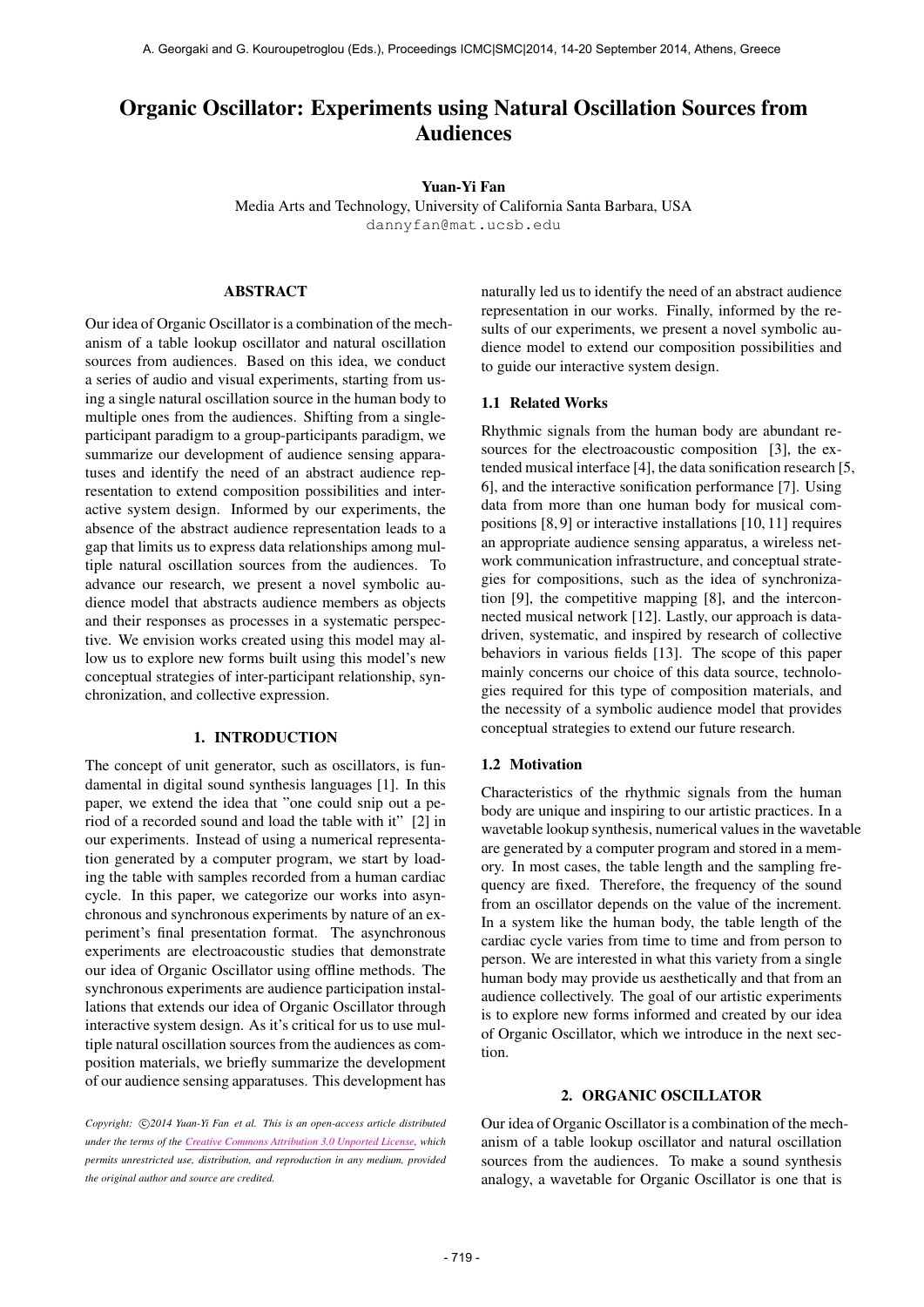filled with samples recorded from one human cardiac cycle, illustrated in Figure 1. We started our first experiment by converting rhythmic signals from a natural oscillation source in the human body into sound using CSound in MAT 276IA $<sup>1</sup>$ . Results of our first experiment became pri-</sup> mary materials in our electroacoustic studies. Constraints of our first experiment has inspired us to extend our research by developing appropriate audience sensing apparatuses for experiments using multiple oscillation sources from the audiences. These experiments have naturally led to our attempt in creating a symbolic audience model that provides conceptual strategies to extend composition possibilities and interactive system design. In this paper, we first describe a series of experiments inspired by our idea of Organic Oscillator. Based on findings from these experiments, we identify the need of an abstract audience representation and create a novel symbolic audience model that provides conceptual strategies to guide our future research.



Figure 1. Elements of an Organic Oscillator are shown in this figure. Instead of a standard table lookup oscillator [14], we load the wavetable with samples recorded from one human cardiac cycle.

#### 3. ASYNCHRONOUS EXPERIMENTS

As extended experiments of our CSound studies, we continued to use the materials converted from the human heart pulsation with recorded ambient sound for the following three electroacoustic studies. This series of asynchronous experiments include P.O.M. (4 minute and 37 seconds, 2010), a remix version of P.O.M. (4 minute and 3 seconds, 2011), and a short version of P.O.M. (1 minute, 2012). These experiments were presented as electroacoustic studies and hence called asynchronous experiments. The materials used in P.O.M. were recorded using a commercial Electrocardiogram sensor, a Photoplethysmogram sensor  $2$ , and a Fostex FR-2 field recorder.

In creating P.O.M., we explored the subject of attention. By considering the human body as a black box, we recorded ambient sound from both outside the box and inside the box. At a conceptual level, the recorded ambient sound

from outside the box are considered as sources of distraction. Sound objects generated using the samples recorded from inside the box are considered as states of the black box. In Logic Pro, relative positions of the sound objects in multiple tracks are critical in terms of causality, consequence, synchronicity, and the idea of now. We placed the sound objects in multiple layers so that ideally conversations among them may be perceived in different directions. With this multi-layer structure, we hope to express that the subject of attention is similar to a gaming experience where a listener chases and identifies sonic events throughout his or her listening experiences. To make a visual analogy, being able to continuously identify sonic events is consciously in focus.

#### 3.1 P.O.M. 2010

P.O.M. was first presented at MAT 200B<sup>3</sup> and later received a Honorable Mention in the Electronic-Acoustic Category in the 2009-2010 Dorothy and Sherrill C. Corwin Awards for Excellence in Music Composition Competition, Music Department, University of California Santa Barbara, CA, USA.

|                                                                             | A B B                                                                                                                |
|-----------------------------------------------------------------------------|----------------------------------------------------------------------------------------------------------------------|
| ٠<br>-au<br>٠<br>۰                                                          | a<br><b><i><u>Phones Wellcomed Station</u></i></b><br><b>START COMPANY</b><br>---<br><b>SALES</b><br><b>BASE AND</b> |
| z<br>$\sqrt{2}$<br><br>m<br>2h<br><b>CONTRACTOR</b><br>ю                    | <b><i><u>Right</u></i></b><br>A .: # 1281 8 1 M .: 740  Park  Mk  646  Mk<br><b>Service Millener, Inc.</b>           |
| <b>CAMBRIDGE</b><br>14.0001                                                 | $-$<br>. .<br><b>Security</b><br>$-$<br>-<br><b>Service</b>                                                          |
| $A$ $B$ $A$ $B$<br>$\rightarrow$<br>×<br>diale)<br>$\blacksquare$<br>1 mon- | <b>SAFTAS</b><br>-<br><b>The Contract</b><br><b>STOCKER</b><br>٠<br><b>CONTRACTOR</b><br><b>A MALE</b>               |
|                                                                             | ATT MAK                                                                                                              |
|                                                                             | 44<br>$-$<br>-<br>Came 2<br><b>Contract</b>                                                                          |
|                                                                             | $\overline{\phantom{a}}$<br><b>REAL MAY</b><br>m<br>$\overline{\phantom{a}}$<br><b>CARD</b>                          |
|                                                                             | <b>Service</b><br>$\sim$<br><b>Harrist</b><br>A man.                                                                 |
|                                                                             | a 13 mm<br><b>Service</b><br>man.                                                                                    |
|                                                                             | <b>COLOR</b><br>$-$<br>-<br><b>Service</b>                                                                           |
|                                                                             | œ<br><b>COLLANS</b><br>--<br>m<br>-<br><b>PARK</b>                                                                   |
|                                                                             | Ē<br>-<br><b>Basic</b><br>-                                                                                          |
|                                                                             | <b>Call Advert</b><br>۰<br><b>Distances</b><br>-<br>-                                                                |
|                                                                             | <b>AMAX</b><br>. .                                                                                                   |
| and a large discontinuity                                                   | -<br>m                                                                                                               |
| <b>Contract Contract</b>                                                    | <b>CELIAN CREAM</b><br>$\overline{ }$<br><b>Brown Miles  Here they</b><br>---                                        |
| nis<br>$\mathbf{u}$                                                         | 1.011                                                                                                                |
|                                                                             |                                                                                                                      |

Figure 2. Our asynchronous processes in P.O.M. involve physiological data acquisition using AcqKnowledge software (the middle screenshot), signal processing in Matlab, and sound objects manipulation in Logic Pro (the right screenshot).

# 3.2 P.O.M. 2011

We continued using materials from P.O.M. in our eightchannel spatialization study in MAT 276N<sup>4</sup>. We converted the original stereo piece into an octophonic piece in the PluriLab. This 8-channel version was later selected to present at the CREATE<sup>5</sup> concert "Critical Point"<sup>6</sup> in Lotte Lehmann Hall at UCSB in 2011.

<sup>1</sup> MAT 276IA/IB Computer Music Synthesis and Composition, winter and spring, 2010

<sup>2</sup> http://www.biopac.com/

<sup>3</sup> MAT 200B Music and Technology, winter, 2010

<sup>4</sup> MAT 276N Special Topics in Electronic Music, fall, 2010

<sup>&</sup>lt;sup>5</sup> Center for Research in Electronic Art Technology (CREATE), http://create.ucsb.edu/

 $6$  http://www.ucira.ucsb.edu/ucsbs-create-presents-critical-point/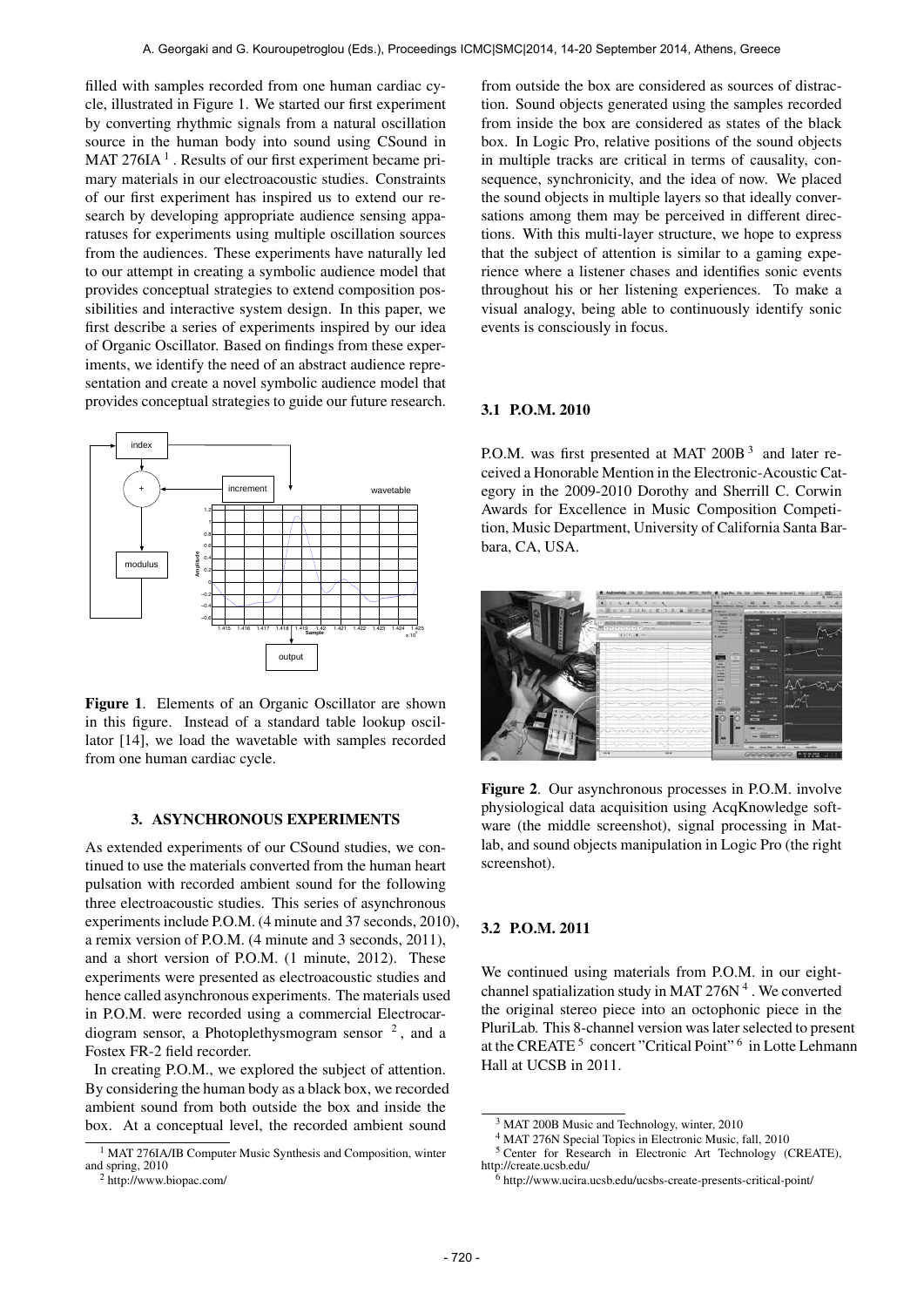

Figure 3. P.O.M. is converted into an octophonic study in the PluriLab, Elings Hall, UCSB.

## 3.3 P.O.M. 2012

In 2012, we continued using materials from P.O.M. for a sound design study and submitted it to a call-for-work for MAT website sound design. To meet the submission requirements, we modified it into a one minute long piece. Our submission was selected and currently accessible at the UCSB's Media Arts and Technology website.

#### 4. SYNCHRONOUS EXPERIMENTS

Shifting from asynchronous experiments to synchronous ones, we inevitably dealt with interactive system design. We started by creating an installation for a single participant to interact with and found that the number of participants was limited by the commercial physiological data acquisition equipment we used. This became a constraint in our conceptual development. To advance our research, we designed and implemented innovative audience sensing apparatuses that facilitate our experiment design using multiple natural oscillation sources from the audiences. After overcoming the limitation of the commercial physiological data acquisition equipment, we were able to shift from a single-participant paradigm to a group-participants paradigm in our experiment design. This was a critical progress as we are now able to create sonic and visual experiences using relationships of multiple natural oscillation sources from the audiences. To demonstrate, we summarize two studies according to the number of natural oscillation sources from an audience and their corresponding paradigms.

# 4.1 Single-Participant Paradigm: Using a Single Natural Oscillation Source from the Audience

In our early experiment [15], our custom interactive system was capable of using only one natural oscillation source from the audience due to the limitation of the commercial physiological data acquisition equipment. Our custom system renders artistic real-time graphic projection and 32 channel spatial sound based on the signal characteristics from a Photoplethysmograph sensor from a participant.



Figure 4. A conceptual illustration of our experiment using a single natural oscillation source from the audience.



Figure 5. Our biologically-inspired audiovisual installation creates interactive experiences using a single oscillation source from the audience.

# 4.2 Group-Participants Paradigm: Using Multiple Natural Oscillation Sources from the Audience

To use multiple natural oscillation sources in our work, we overcame the constraint of the commercial physiological data acquisition equipment by creating a custom mobile biometric interface that continuously collects data from the audiences. Our innovative audience sensing apparatuses were documented in detail [16, 17]. With our interface, we were able to invite large audience to collectively create sonic and visual experiences using both natural oscillation sources from the human body from a group of participants. We realized our composition idea of "audience as constituents of a system for collective expression [18]" in the Time Giver<sup>7</sup> audience-participation installation inside AlloSphere at MAT's End of Year Show, 2013<sup>8</sup>. Our custom system renders artistic real-time stereographic video projection and 54.1 channel spatial sound based on both heart rates and brain waves from multiple participants.



Figure 6. A conceptual illustration of our experiment using multiple natural oscillation sources from the audience.

 $7$  Time Giver, or zetigeber, refers to any external cue that influences an organism's internal biological clock.

<sup>8</sup> http://mat.ucsb.edu/show/2013/projects/time-giver/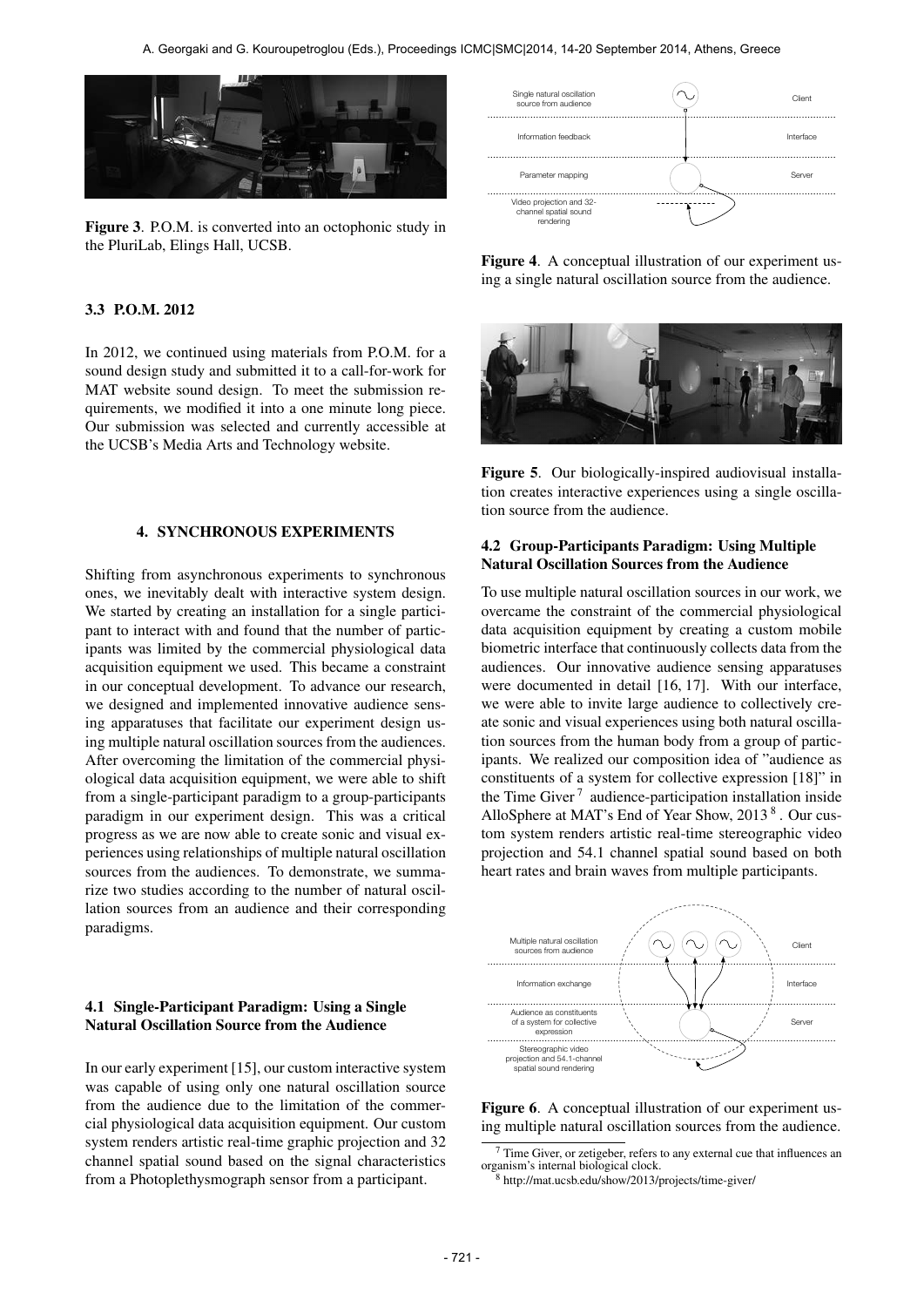

Figure 7. Our audience participation installation creates interactive experiences using multiple natural oscillation sources from the audience.

# 5. DEVELOPMENT OF AUDIENCE SENSING **APPARATUSES**

The ability to use multiple natural oscillation sources from the audiences as composition materials is critical in our experiments. We have developed innovative audience sensing apparatuses that enable us to do so and promise the benefit to further explore our idea of Organic Oscillator. As a bottom-up approach example, an evolution of a system of two oscillators can already create a modular dialogue within a larger temporal structure.

In our asynchronous experiments, we started by recording data from a single natural oscillation source in the human body using the commercial physiological data acquisition equipment. We recorded and exported the desired data from the AcqKnowledge software application, and converted these data into sound objects offline in Matlab. These sound objects were saved individually as audio files. Finally, we organized these sound objects in various time scales and layers with effects in Logic Pro to create temporal forms.

In our synchronous experiments, we made the above offline methods into online ones for interactive system design. We began by creating intermediate software applications that query physiological data from the AcqKnowledge software application to other software environments for parameter mappings. These intermediate software applications we built include a Max/MSP external object and a plugin for the AlloSphere's Device Server<sup>9</sup>. Both allow us to query multi-channel physiological data streams from the AcqKnowledge software application to other software environments. However, we were limited by the commercial physiological data acquisition equipment in terms of the number of natural oscillation sources we can acquire from an audience. To overcome this limitation and advance our research, we designed and implemented two mobile biometric interfaces to replace the commercial physiological data acquisition equipment. The first mobile biometric interface [17] is a mobile application that captures a user's pulse via smarphone photoplethysmography, computes heart rate, and sends this data to a remote server in OpenSoundControl format. The second mobile biometric interface is an extension of the first interface that sends both heart rate and brain waves to a remote server. Both allow us to use multiple natural oscillation sources from an audience for creating artistic works.

Similar to the idea of "mouse for the masses" solution [10], our modular mobile biometric solution not only replaces the commercial physiological data acquisition equipment but opens up new composition possibilities, such as the idea of exchange, share, contagion, inter-participant relationship, synchronization, and collective expression. These innovative audience sensing apparatuses enable us to conduct audience participation experiments at a larger scale and naturally leads us to find the necessity of an abstract audience representation for systematic exploration of these new composition ideas.

We currently focus on using natural oscillation sources from the human body for our works. However, it's possible to leverage various user activity sensing engines and convert collective behaviors into collective expressions with modern smartphones.

To shift from a single-participant paradigm to a groupparticipants paradigm in our analysis-synthesis approach, we identify the need of a symbolic audience model to extend composition possibilities and to advance interactive system design.

# 6. A NOVEL SYMBOLIC AUDIENCE MODEL

Inspired by our idea of Organic Oscillator and informed by findings in our experiments, we find that the absence of an abstract audience representation leads to a gap that limits us to express data relationships among multiple natural oscillation sources from the audiences. To bridge this gap, we create a novel audience symbolic model that considers audience members as objects and their responses as processes in a systematic perspective.



Figure 8. Illustration of our symbolic audience model.

Dimensions of this model are intensity, time, and number of audience members. Instead of building a model of a system for analysis and prediction, our intention is to assist creative processes and interactive system design. The goal of this model is to provide conceptual strategies to manage multiple data streams, express data relationships among these streams, explore permutations of these relationships, build structures using found relationships, and convert these structures into new forms.

<sup>9</sup> http://www.allosphere.ucsb.edu/DeviceServer/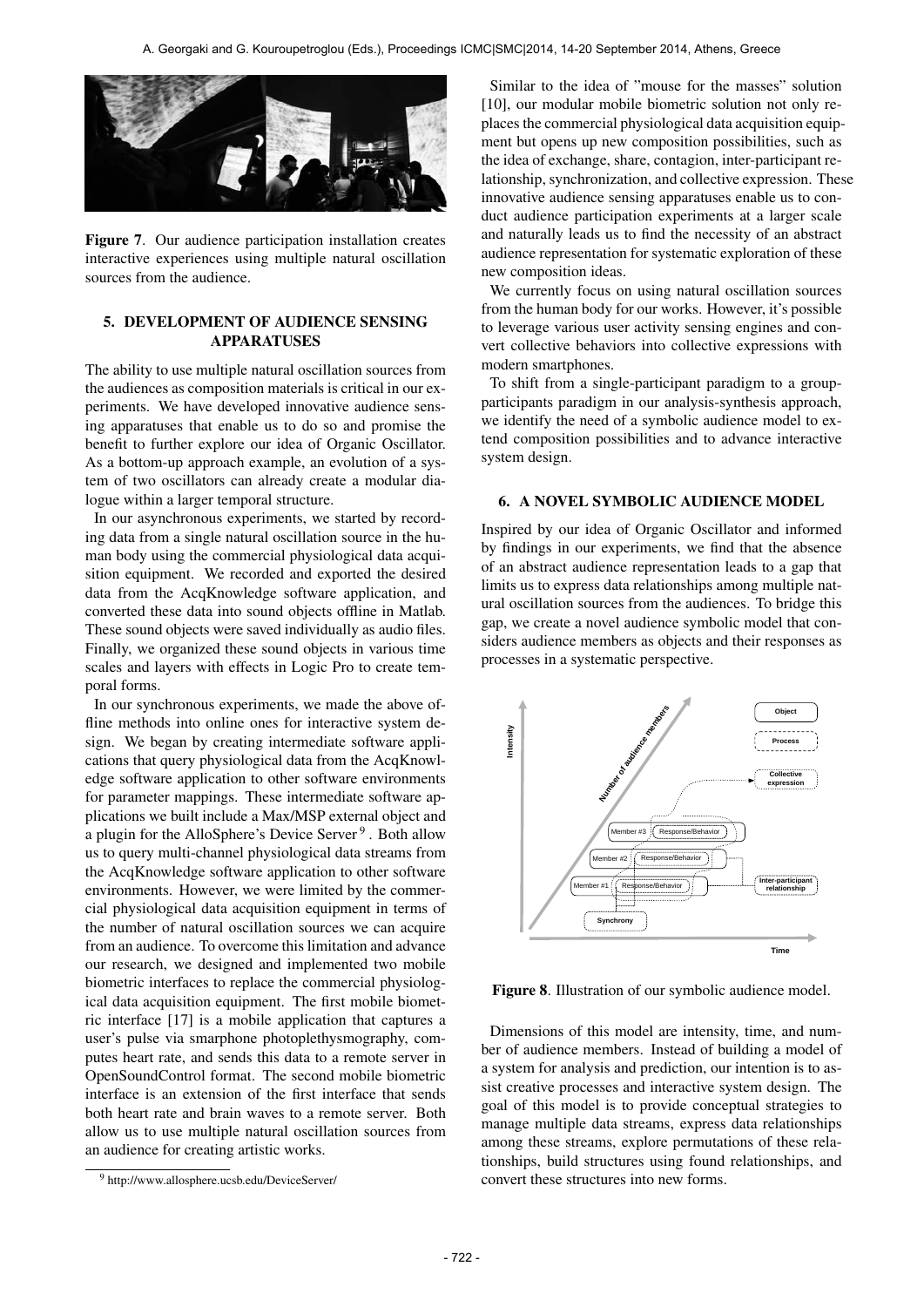### 6.1 Intensity

The intensity dimension of this model is a quantitative description of an audience's response. For example, having concepts such as a baseline and a threshold in mind may enrich creative processes via understanding the dynamics of a system of oscillators.

# 6.2 Time

The scale of the time dimension of this model depends on temporal characteristics of a system used in one's creative processes or interactive system design.

## 6.3 Number of Audience Members

The number of audience members indicate how many participants are there in an audience. Shifting from a singleparticipant paradigm to a group-participants paradigm, this dimension is critical in providing a systematic perspective to one's creative processes and interactive system design with the following three conceptual strategies.

# 7. CONCEPTUAL STRATEGIES

Our symbolic audience model provides three conceptual strategies to express data relationships for more composition possibilities and advanced interactive system design.

# 7.1 Synchrony

The synchrony is one of the three conceptual strategies this model provides. It is a quantitative description of how many identifiable events from an audience's response happen simultaneously. For example, it may enrich one's creative processes via having an additional parameter that describes the order of a system.

## 7.2 Inter-Participant Relationship

The inter-participant relationship is the second conceptual strategy that this model provides. It guides us to use more quantitative descriptions of relationships between two sets of data in creative processes. For example, we can examine the correlation between two sets of temporal data and use the result of this examination as a parameter to creative new forms. In a more advanced example, we can apply the same technique to two groups of temporal data and use the results as parameters to express data relationships in temporal forms.

# 7.3 Collective Expression

The collective expression is the third conceptual strategy that this model provides. It guides us to create new forms using relationships from more than two sets of data. For example, we can create temporal forms using the density of events computed based on the distribution of responses from an audience. Ultimately, it's possible to convert collective behaviors into collective expressions with advanced audience activity recognition engines.

# 8. FUTURE WORK

Both asynchronous and synchronous experiments presented in this paper are a preliminary exploration of our Organic Oscillator idea. Enabled by our innovative audience sensing apparatuses, we have shifted our focus from a singleparticipant paradigm to a group-participants paradigm in our experiments. In the latest experiment, we were able to conduct our first audience participation installation using multiple natural oscillation sources from the audience. The installation demonstrated our composition idea of "audience as constituents of a system for collective expression [18]". However, we didn't get to explore enough permutations of the data relationships for collective expression in this installation. With our novel symbolic audience model, we plan to apply the conceptual strategies to systematically expand our palette for future experiments. Further, we are very interested in looking into possibilities using principles from self-organization systems and synchronization networks to extend our model. Lastly, we consider interaction between contextual information and system dynamics an ultimate component to complete this model. We envision future works created using this model may allow us to explore new forms built using our conceptual strategies of inter-participant relationship, synchronization, and collective expression.

# 9. REFERENCES

- [1] C. Roads, *The computer music tutorial*. MIT press, 1996.
- [2] J. O. Smith, "Viewpoints on the history of digital synthesis," in *Proceedings of the International Computer Music Conference*. INTERNATIONAL COMPUTER MUSIC ACCOCIATION, 1991, pp. 1–1.
- [3] A. Lucier, "Statement on: music for solo performer," *Biofeedback and the Arts, Results of Early Experiments. Vancouver: Aesthetic Research Center of Canada Publications*, pp. 60–61, 1976.
- [4] D. Rosenboom, "Extended musical interface with the human nervous system," *Leonardo Monograph Series*, vol. 1, 1990.
- [5] M. Ballora, B. Pennycook, P. C. Ivanov, L. Glass, and A. L. Goldberger, "Heart rate sonification: A new approach to medical diagnosis," *Leonardo*, vol. 37, no. 1, pp. 41–46, 2004.
- [6] G. Baier and T. Hermann, "The sonification of rhythms in human electroencephalogram." in *Proceedings of the International Conference on Auditory Displays (ICAD)*, 2004.
- [7] Y. Nagashima, "Bio-sensing systems and bio-feedback systems for interactive media arts," in *Proceedings of the 2003 conference on New interfaces for musical expression (NIME)*. National University of Singapore, 2003, pp. 48–53.